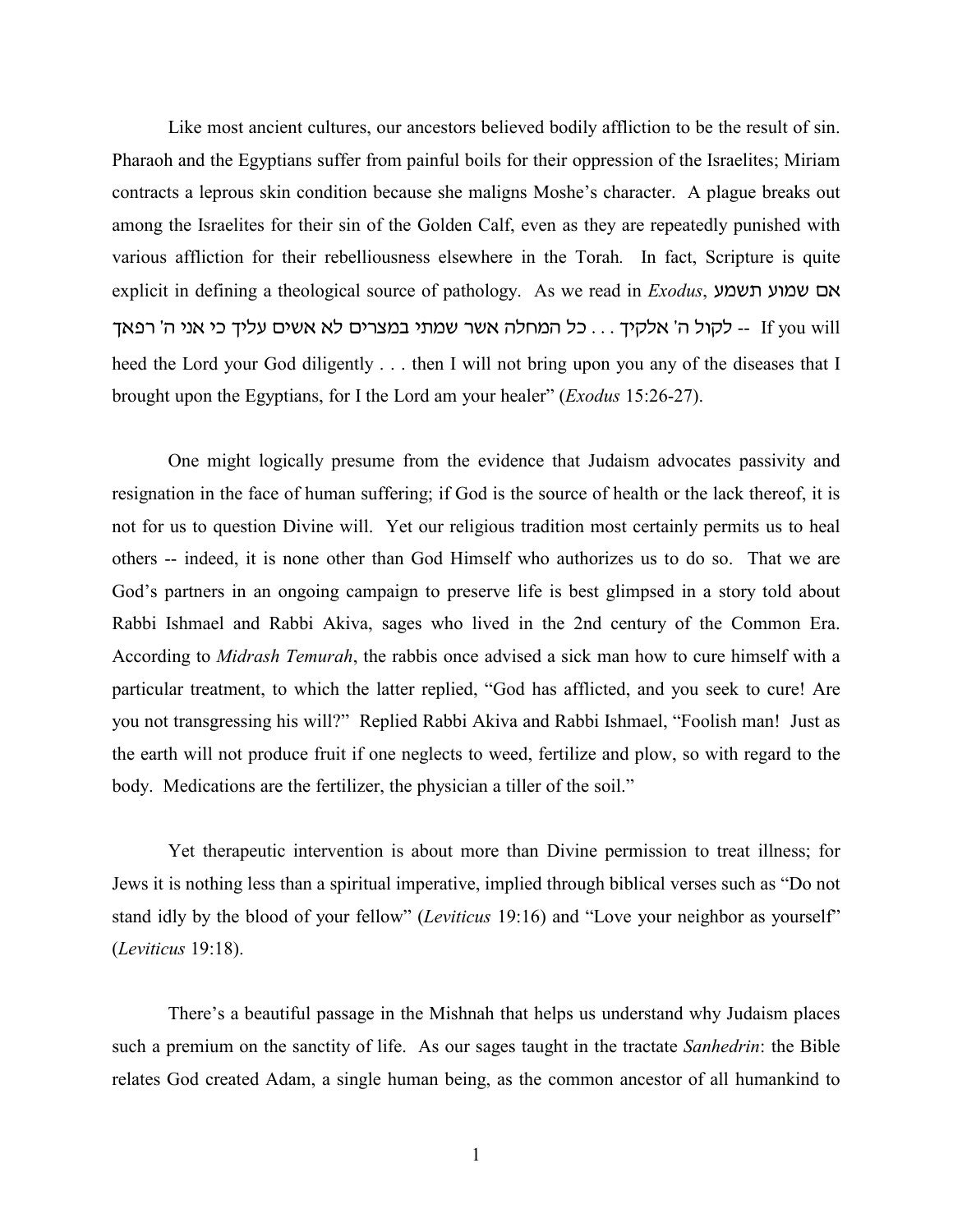teach that to destroy a single life is to destroy a whole world, even as to save a single life is to save a whole world. That humanity began with a single human being also proclaims forever the greatness of the Holy One. For a sovereign of flesh-and-blood may issue many coins with one die and they all look alike, but the Sovereign of all sovereigns, the Holy One, stamped every human being with the stamp of Adam, yet no person is like any other. לפיכך כל אחד ואחד י- לומר 'בשבילי נברא העולם' -- Therefore, every person must declare, "For my sake was the world created." (M. *Sanhedrin* 4:5).

Each of is a universe in miniature, a micro-world of infinite possibility, a unique cosmos that will exist but once for all eternity. Unlike all the other forms of life created in the plural, God begins humanity with a single individual created in the Divine Image to emphasize the priceless sanctity of all human life.

It is particularly appropriate to talk about the creation of Adam on a day that is being observed across the country as National Organ Donor Shabbat -- not only because the Scriptural narrative so powerfully bears witness to the value of life, but because the first human being on earth was also the first organ donor. " מצלעתיו ויפל ה' אלקים תרדמה על האדם ויישן ויקח אחת vb,j, rac rdxhu -- So the Lord God cast a deep sleep upon the man; and while he slept, He took one of his ribs and closed up the flesh at that spot" (*Genesis* 2:21). We all know what happened next . . .

There are many jokes about this passage, of course, some intended as jabs at men, others targeting the character of women. But setting aside the gender implications of who was created from whom, the story carries with it a profound message. No other animal served as God's partner in fashioning life as Adam did in the creation of Eve. An imperfect and incomplete being, Adam became something more by giving up a part of himself. At the very start of the human race, God seeks to teach us that we are only worthy of receiving to the extent we are willing to give.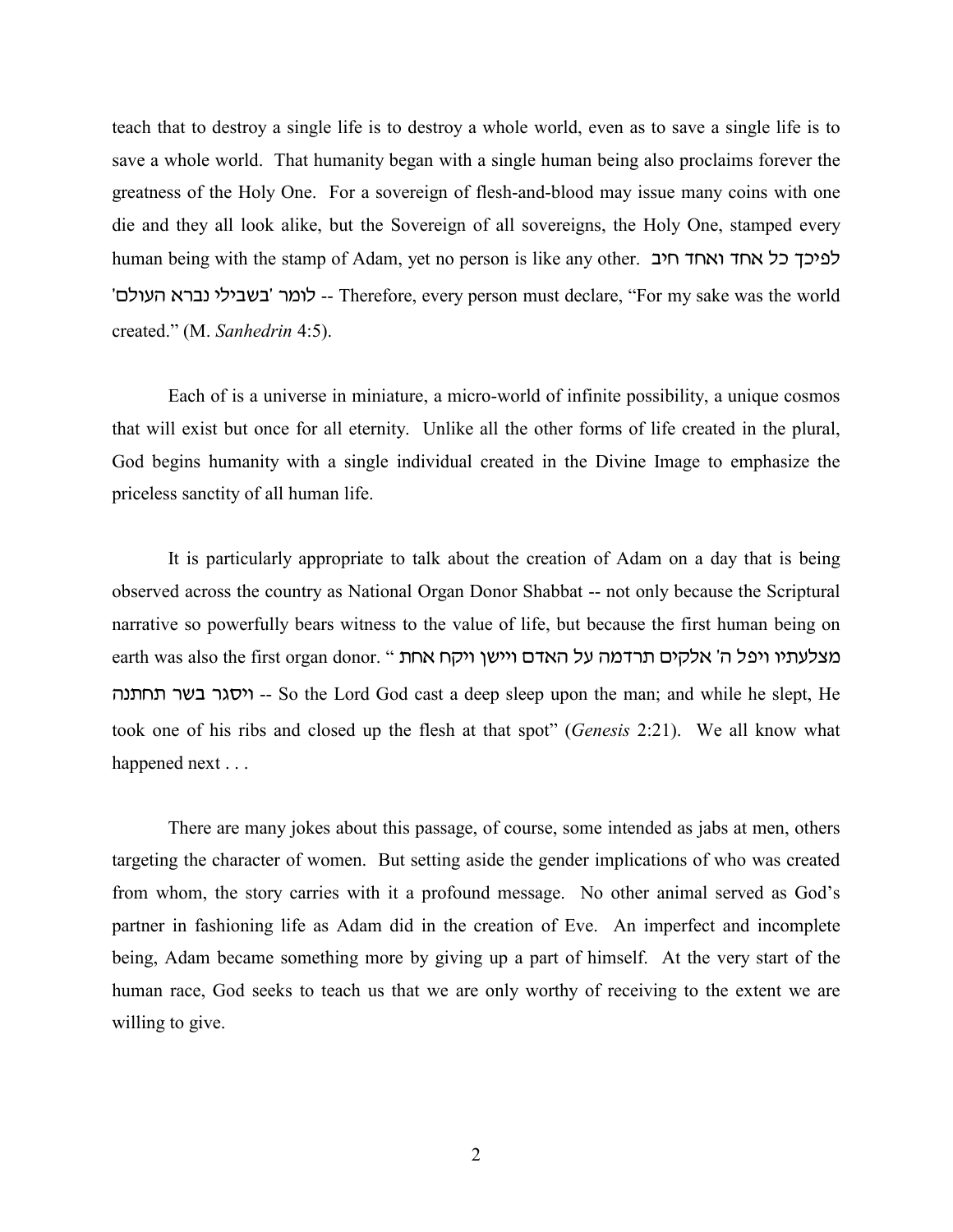In this country, every twenty minutes another person's name is added to a transplant list. At present there are more than 100,000 men, women and children currently awaiting organs. Sadly, each day an average of 17 people die while waiting for a transplant. Why do more than 6,000 people die annually while waiting for an organ? Why have so many Americans chosen to shrug their shoulders? Is it indifference or ignorance of procedure? Unadulterated selfishness or a squeamishness about post-mortem surgery?

In some cases reluctance stems from an inaccurate understanding of religious teaching. More than once I've heard Jews say with great certitude, "Organ donation? No, no, Judaism prohibits violation of the body after death. We are not allowed to donate our bodies to science or undergo autopsies, so of course we're not permitted to donate organs."

A little knowledge can be a dangerous thing, indeed. It is true that Judaism does not treat the desecration of a person's body lightly. *Halakhah* frowns upon autopsies, even for the sake of furthering the knowledge of medical students. We neither embalm nor cremate. Yet for the sake of *pikuah nefesh*, the preservation of another person's life, we are not only permitted, but commanded, to violate virtually every commandment of the Torah. If we know that Judaism would order us to transgress Shabbat to avert a potential loss of life, why would anyone presume that *halakhah* would prefer the death of the living in order for the dead to take their organs to the grave?

Conservative Judaism has taken a rather strong stand on this issue. While the vast majority of the Orthodox rabbinate strongly urges donation, but still views it as a voluntary act, the Committee on Jewish Law and Standards of the Conservative movement more than ten years ago voted in favor of a responsum that maintains it's transgression of Jewish Law to refuse consent for post-mortem organ donation. On behalf of the Law Committee in Israel, Rabbi David Golinkin came to a similar conclusion. He wrote: "It is not merely permissible for a Jew to bequeath his organs for transplantation following his death, it is a Mitzvah, a commandment, for him to do so, in order to save one life, or several."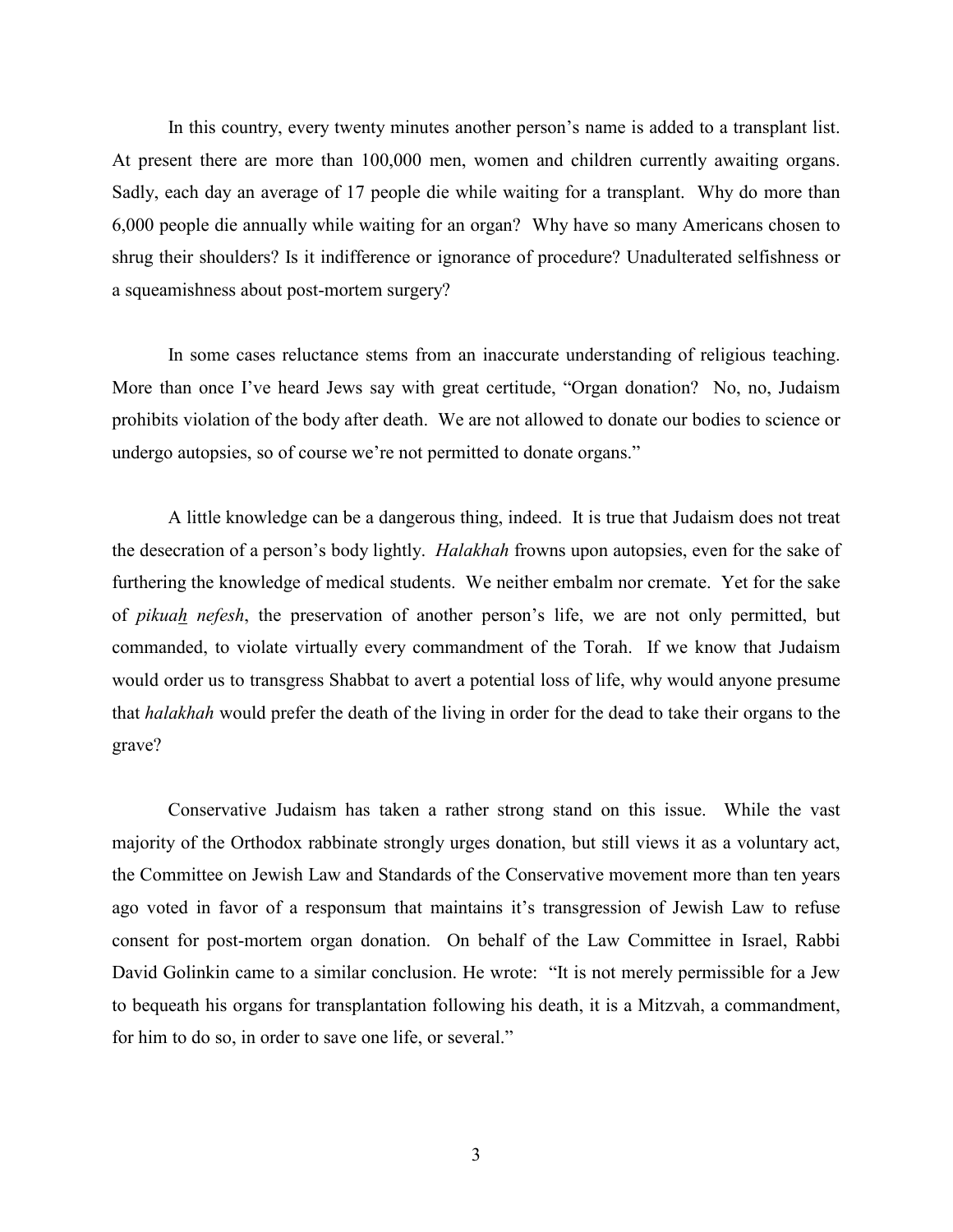Given the clarity of Jewish values and *halakhic* teaching, it is difficult to fathom any legitimate religious reason for not registering as an organ donor. As for anyone who is fearful that come the day of resurrection, he or she won't be able to rise with the other dead because of missing organs, I can only offer the same answer given by the great philosopher Saadia Gaon more than a thousand years ago. When asked whether those who had lost limbs or had experienced disfigurement would be able to participate in the resurrection of the dead, he responded that a God who could bring the dead back to life would surely be able to replace any missing parts as well. A thousand years later it still seems a reasonable answer . . .

In a world where so much is beyond our control, there are small things we can do that can potentially have enormous impact on the lives of others. After Shabbat is over take 5 minutes to register on-line with Florida's Agency for Health Care Administration (ahca.myflorida.gov); in addition, the next time you renew your driver's licences, check off a simple box on the application and your status as an organ donor will be listed on the face of your license. Bear in mind that even if you are in less than perfect health, there is no one ineligible to register as a potential organ donor. Since a single person can assist up to fifty different individuals through a variety of organ and tissue donations, there is every likelihood in the world that your gift will help someone somehow.

For those of us who know Andy Marks, Michael Howard or other members of our community, we understand that organ donation is not ultimately about some abstract principle. It's about fathers and mothers, husbands and wives, children, relatives, friends and neighbors. It's about individuals, each one a priceless and precious world created in God's Image. It's about people we all know, even as one day it might be about any of us. What would we feel if we were aware that our life might have been saved by someone who simply chose not to?

In my own rabbinate, I do encounter grieving individuals who have discovered a measure of solace in knowing that some good, some healing, some life came out of their loss. At other times, I meet those who regret not having thought of organ donation at the moment of loss. As one anguished mother put it, "If only I could look at other human beings and know that my son lives on in them, and that they have had another chance at life because of my child." If only . . .